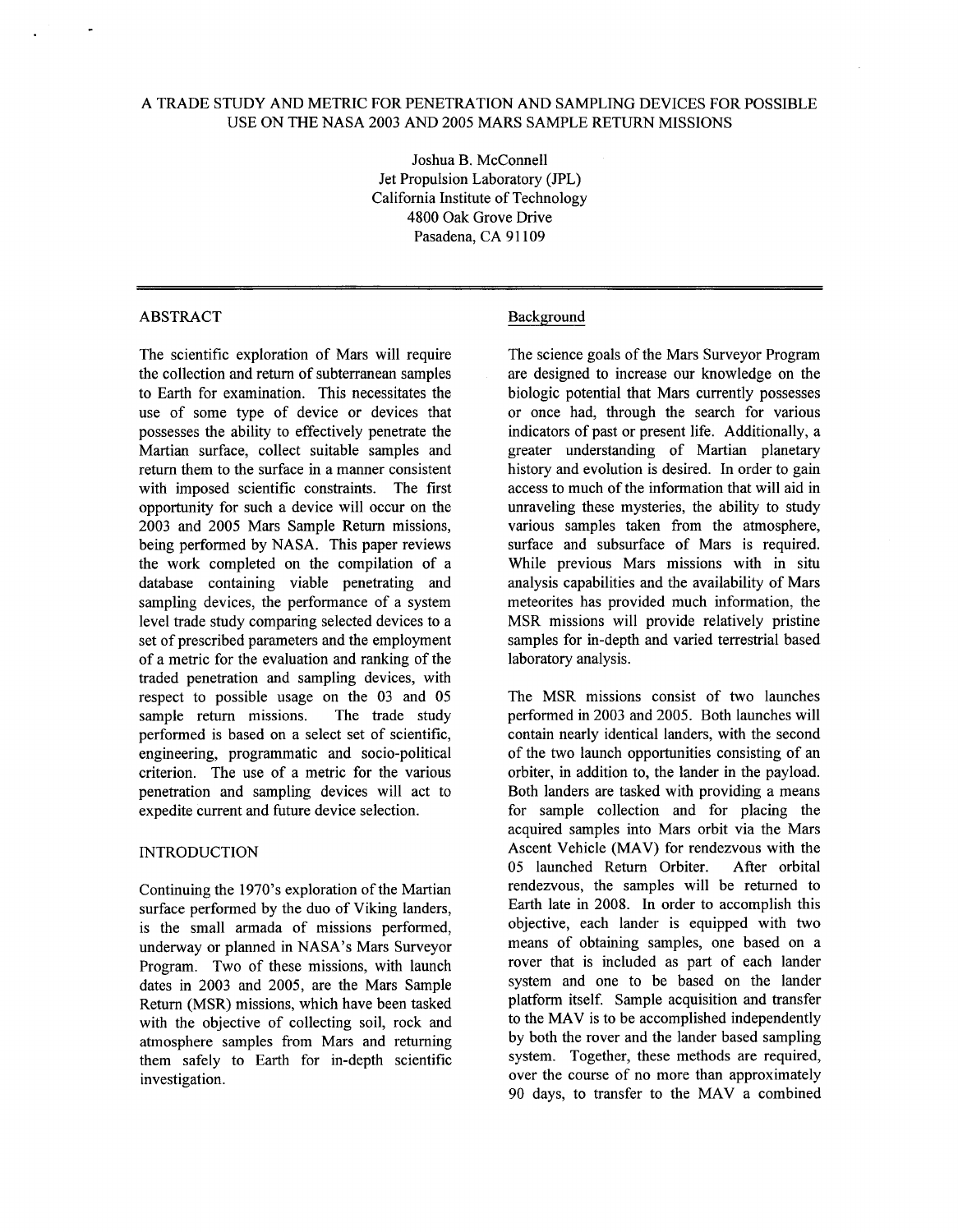cargo of at least 55 soil and rock samples with a combined mass at a minimum of 500 grams, of which approximately 350 grams must be supplied by the lander.

## Objective and Overview

The primary objective of this study was the identification of potential lander based sample acquisition systems, or simply called sampling systems, and an evaluation of their effectiveness for use on the **03** or 05 MSR missions, in the event that an alternative is required to the current lander based sample acquisition baseline system. In accomplishing this, a database of possible sampling techniques and technologies has been complied. From this database, several concepts were chosen and then described at the system level. These sampling systems were subjected to a systems level trade study to identify, compute or estimate and compare the critical parameters of importance to the MSR missions. Lastly, a metric was created by assigning weights to select parameters for the purpose of aiding in the lander sampling system evaluation process so that an optimal sampling system could then be readily identified.

## TRADE SPACES AND DESIGN OPTIONS

Five sampling system design options were selected from a set of trade spaces that consist of sample types and various sampling techniques and technologies.

# Trade Spaces

There are two primary trade spaces that have been identified and compiled that are applicable when choosing a system that must fit the imposed constraints for use as a lander based sampling system for MSR. These trade spaces contain information concerning possible sample types and sample acquisition techniques and technologies. For ease of presentation, the major areas of each trade space have been summarized and combined to form one, new inter-related trade space, as shown in Table la. This trade space is organized by the major categories of sample types that can be collected, by location, and the techniques and technologies that are feasible for sample acquisition in each category. Sample techniques and technologies displayed in the trade space are drawn from a range of

| ATMOSPHERE:                  | free      | trapped     |              |              |            |              |           |
|------------------------------|-----------|-------------|--------------|--------------|------------|--------------|-----------|
| <b>FREE DUST:</b>            | sealed    | adhesive    | non-ICT      | ICT          |            |              |           |
| <b>SURFACE DUST:</b>         | adhesive  | $non-ICT$   | ICT          |              |            |              |           |
| ROCKS:                       | whole     | hand        | scoop        | 'push        | non-ICT    | <b>ICT</b>   |           |
|                              | part      | hammer      | drilling     | non-ICT      | ICT        |              |           |
|                              | aggregate | scoop       | adhesive     | $non-ICT$    | <b>ICT</b> |              |           |
|                              |           |             |              |              |            |              |           |
| SOIL:                        | pebble    | rake        | non-ICT      | <b>ICT</b>   |            |              |           |
|                              | unconsol. | sieve       | adhesive     | non-ICT      | <b>ICT</b> |              |           |
|                              |           |             |              |              |            |              |           |
| NEAR SURF. $(<5 M)$ :        |           | spade       | scoop        | non-ICT      | ICT        |              |           |
|                              | core      | drilling    | core barrel  | doub. barrel | thin wall  | remove drill | remv.core |
|                              |           | impact      | remv. mech.  | remv. core   |            |              |           |
|                              |           | core driver | remv. driver | remv. core   |            |              |           |
|                              | cutting   | drilling    |              |              |            |              |           |
| $SHALLOW(5-200M):  drilling$ |           |             |              |              |            |              |           |

 $DEEP (0.2-4 KM):$  drilling

Table la: Sample Type and Sample Acquisition Technology/Techniques Trade Space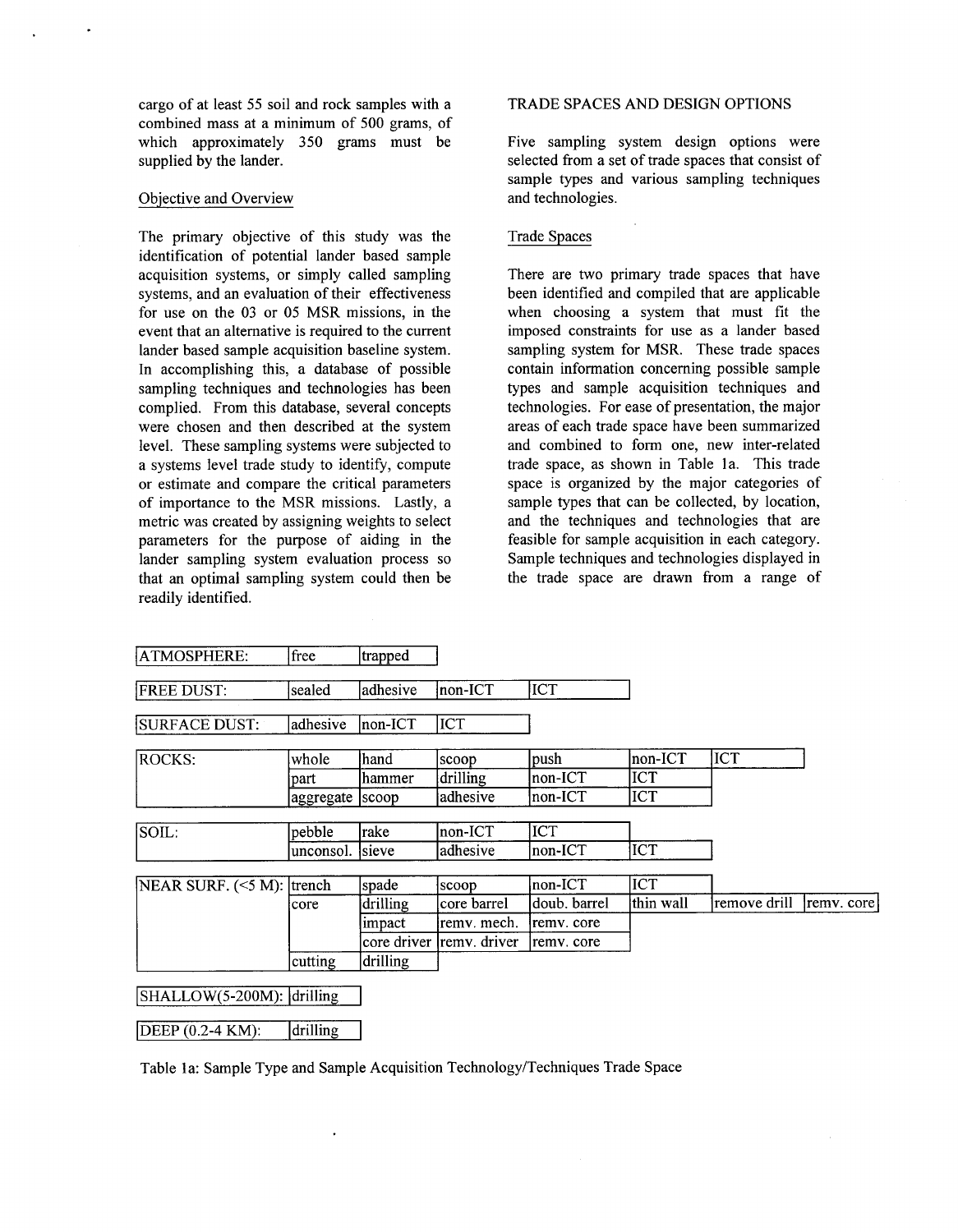| MECHANICAL: conventional lauger |             |                       | solid stem                     | hollow stem   |             |               |
|---------------------------------|-------------|-----------------------|--------------------------------|---------------|-------------|---------------|
|                                 |             | percussive            | cable tool                     | solid rod     | hollow rod  |               |
|                                 |             | rotary                | full-hole                      | drag          | disc        | roller cutter |
|                                 |             |                       |                                | diamond       | PCD         |               |
|                                 |             |                       | coring                         | roller cutter | diamond     |               |
|                                 |             | rotary-<br>percussive |                                |               |             |               |
|                                 | Inovel      | impact                | turbine                        | explosive     | lerosion    | implosion     |
|                                 |             | pellet                | spark                          | sonic         | lultrasonic |               |
|                                 |             |                       |                                |               |             |               |
| item a m.                       | $\sim 11.4$ | $\frac{1}{2}$         | $f_{\alpha \nu \alpha \alpha}$ | ltawwa jattan | منسدماه     |               |

| IHEAT: | spallation | liet piercing               | forced<br>flame | lterra-jetter | <i>delectric</i><br>disintegration |               |       |
|--------|------------|-----------------------------|-----------------|---------------|------------------------------------|---------------|-------|
|        |            | high freg. elec. linduction |                 | Imicrowave    |                                    |               |       |
|        | lmelt      | lelectric                   | Inuclear        | lelectric arc | Iplasma                            | electron beam | Haser |
|        | calcining  |                             |                 |               |                                    |               |       |

| CHEMICAL: | <i>various reactive chemicals</i> |  |
|-----------|-----------------------------------|--|

|  |  |  |  |  | Table 1b: Drilling Technology/Technique Trade Subspace |
|--|--|--|--|--|--------------------------------------------------------|
|--|--|--|--|--|--------------------------------------------------------|

terrestrial applications and past planetary lander mission instruments whose purpose was either sample collection or manipulation. Table lb is a subset of the trade space shown in Table la and lists major categories of drilling techniques and technologies, which was identified as necessary for deeper subsurface penetrations. It is noted here that the trade space displayed in Table 1 only details the major sample types and techniques and technologies, while some additional categories not immediately applicable to MSR are not included here. Also displayed in Table la are the options of packaging the samples for transport during sampling operations or using an intermediate container transfer, or ICT.

To aid in the initial sample type and sampling system down selection process from this trade space, three high level mission drivers were identified and utilized. These drivers relate to, first, limitations on the sample mass that MSR is designed to return, the role of the lander based sampling system to provide a measure of redundancy to the rover based sampling system and, lastly, traditional constraints encountered in all space missions.

Limitations on Sample Return Mass - As the mass allocated to flying the acquired samples to Earth is limited to between 500 and 1000 grams, the choice of what types of sample to return should be optimized between scientific value and sampling system feasibility.

- Rover Redundancy In the MSR system level requirements, both the rover and the lander based sampling systems are to provide samples for Earth return, with the lander system providing a larger bulk of the samples. It is desirable that the lander platform possess the ability to provide additional sampling capability over its goal, in the event the rover is unable to complete the sampling potion of its mission.
- Space Applications Like all mechanisms designed for unmanned space flight and operations, the parameters of mass, volume, power, energy, reliability, operational time, automation, etc. are driving factors in system design and selection.

# Design Options

Five lander based sampling systems were identified and evaluated for this trade study, including the current 03 MSR lander based sampling system baseline design. Each sampling system can be decomposed into three main subsystems, these being the end effector subsystem, the deployment subsystem and the Sample Transfer Chain (STC).

End Effector Subsystem - The portion of the sampling system that actively acquires and retrieves the samples from the in situ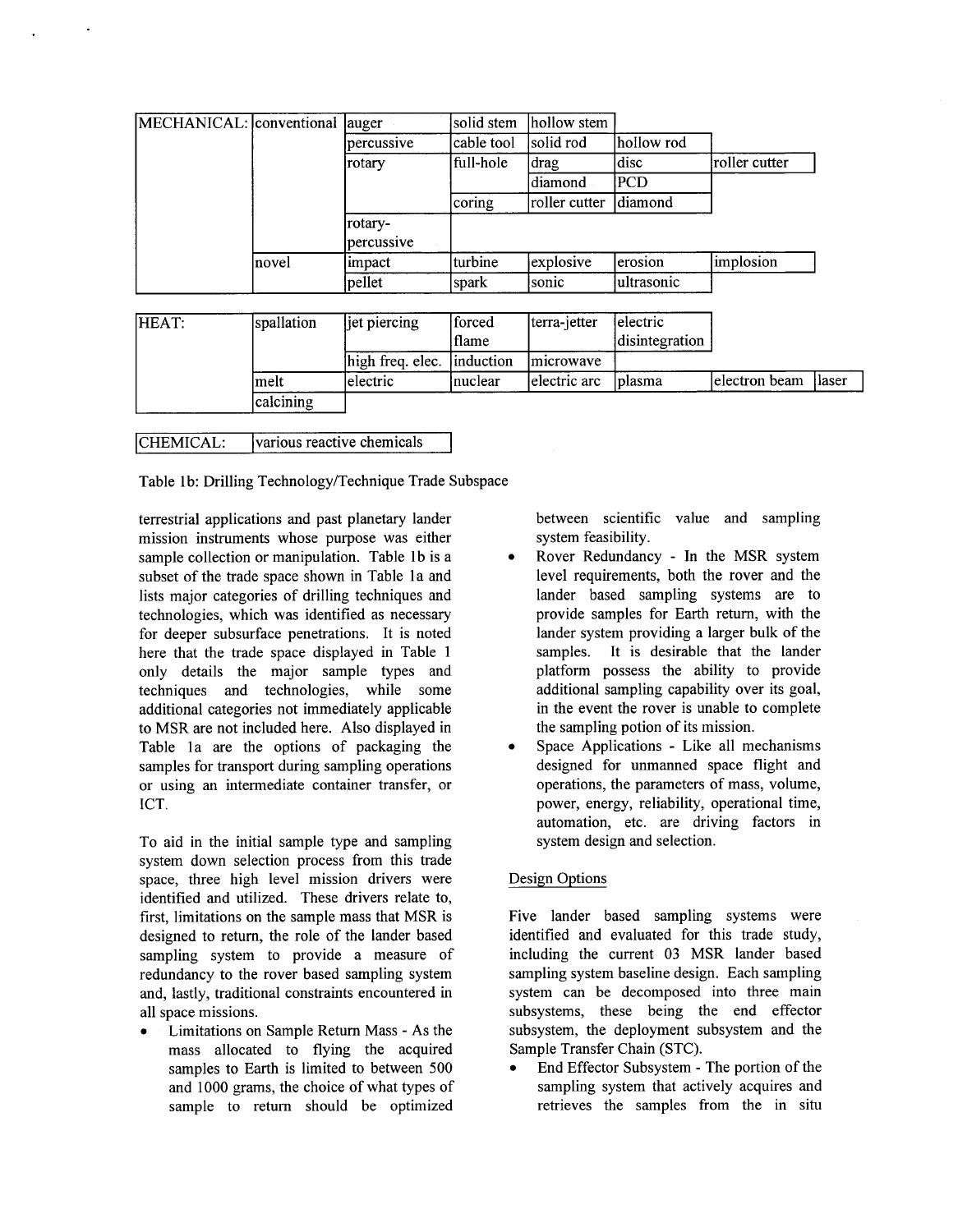environment is classified as part of the End Effector Subsystem.

- Deployment Subsystem The mechanisms used as the interface between the end effector and the lander platform are grouped into the deployment subsystem. This subsystem also acts as the primary means in which the end effector is moved between sampling locations, deployed from the flight<br>configuration to the operations configuration to the configuration and also serves to relocate samples into the MAV.
- Sample Transfer Chain The Sample Transfer Chain is defined as the mechanisms and operations necessary to transfer the samples from their in situ environment to Earth. This trade study is only concerned with the mechanisms and operations in the STC that enable samples to be collected and deposited into the MAV. Many components of each of the identified sampling systems belong to both the deployment subsystem and the STC.

When choosing the five design options for the trade study, the primary consideration was to provide for a representative set of sample types and subsystems, while still satisfying the three previously identified drivers. The five sampling systems are (named primarily by their end effector): Deedri, scoop, ultrasonic drill, penetrator and monolayer systems.

Deedri - The DEEP DRIll System, or Deedri, is the current baseline lander based sampling system for the MSR 03 mission. This sampling system is being provided by the Italian Space Agency, Agenzia Spaziale Italiana or ASI, and features a system based on an auger drill stem with a Polycrystalline Diamond (PCD) bit. Core samples are retrieved with this system down to depths of half a meter. Operationally, Deedri is deployed from the lander and by alternating between drilling and coring, retrieves and individually deposits each core sample into a sample storage cache, which is attached to the system drill box, shown in Figure 1, at the surface. After the sample storage cache has been filled, Deedri is aligned with the MAV where the sample storage cache is then deposited into the MAV.



Figure 1: Deedri Drill Box System

Scoop System - The scoop system is a modification of the Mars Volatiles and Climate Surveyor (MVACS) Robotic Arm (RA) and scoop end effector being used on the Mars Surveyor **98** and 01 lander missions. This system consists of a two link, four degree of freedom RA that is approximately *2.6* meters long with an actuated scoop located on the end of the arm, as shown in Figure 2. Aggregate soil



Figure 2: MSR Lander with RA and Scoop End Effector

and small pebble samples are obtained from a relatively large sampling area, where a kinematic depth of 0.8 meters is possible. During operations, the RA is used to deploy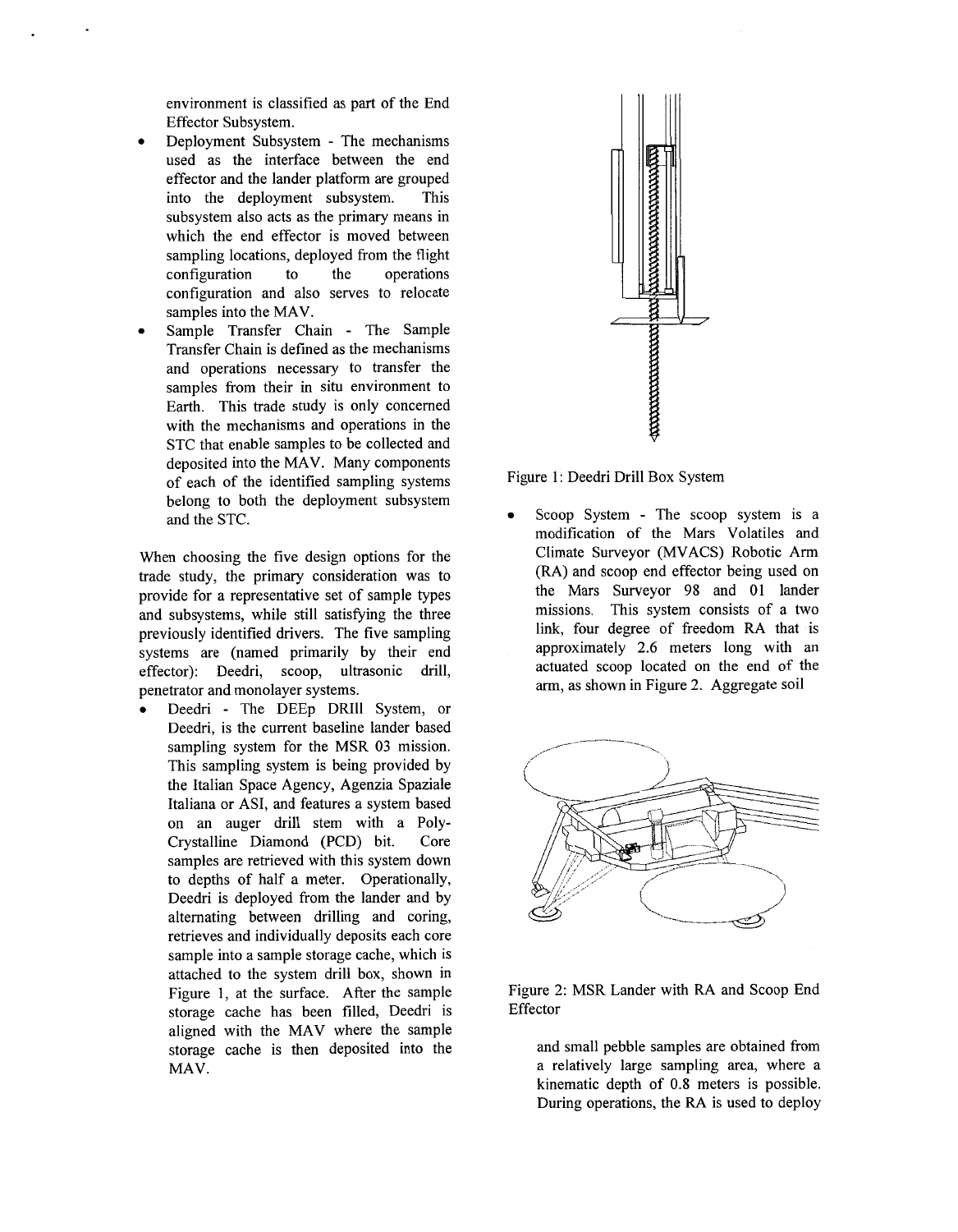and position the scoop to a desired location. There the arm and scoop undergo a series of individual or combined articulations, based on the magnitude of the soil cohesion strength, to dig a trench into the surface. Samples of the material removed from this trench are brought back periodically to the lander based sample storage cache, as shown in Figure *3.* Once the cache has been filled, the



Figure *3:* Sample Storage Cache Concept

RA picks up, aligns and deposits the sample storage cache into the **MAV.** 

- Ultrasonic Drill System The ultrasonic drill is a relatively small end effector that is placed on the end of the RA, which has been previously described. The ultrasonic drill obtains core samples of any material type encountered by employing ultrasonic frequency vibrations, achieving maximum depths of approximately 0. I3 meters *(-5*  inches). The ultrasonic drill's operations are similar to that described in the scoop system section, in that the ultrasonic drill is positioned by the RA, and after penetration, each sample must be returned to the lander based sample storage cache. Once full, the RA must deposit the sample storage cache into the **MAV.**
- Penetrators The penetrator system consists of a combination sample storage cache/end, effector at the end of the RA, shown in Figure 4, where room for half of the required penetrators is located. Each penetrator consists of the penetrating barrel, firing charge and a retrieval system, shown in Figure 5. Near surface level core samples



Figure 4: Penetrator Combination Sample Storage Cache and End Effector



Figure 5: Penetrator Barrel, Firing and Retrieval System, displaying sampling sequence

are obtained by firing the penetrator into the soil or rock and then retrieving the sample through a reeling system and line attached to each penetrator. Operationally, the RA moves the combination cache/end effector to each sampling location and then deposits the cache into the **MAV** once all penetrators have been fired and retrieved. The second combination cache/end effector is attached to the RA and this sequence is repeated.

Monolayer - The monolayer system consists of a series of plates that are attached to the end of the RA and have an adhesive applied to one side. These plates can be pressed against the ground to obtain the top layer, or monolayer, of the ground soil, or the surface of a nearby rock to gather settled dust samples or held up freely to collect atmosphere borne dust particles. Operationally, each plate is attached to the RA, used for sampling and then deposited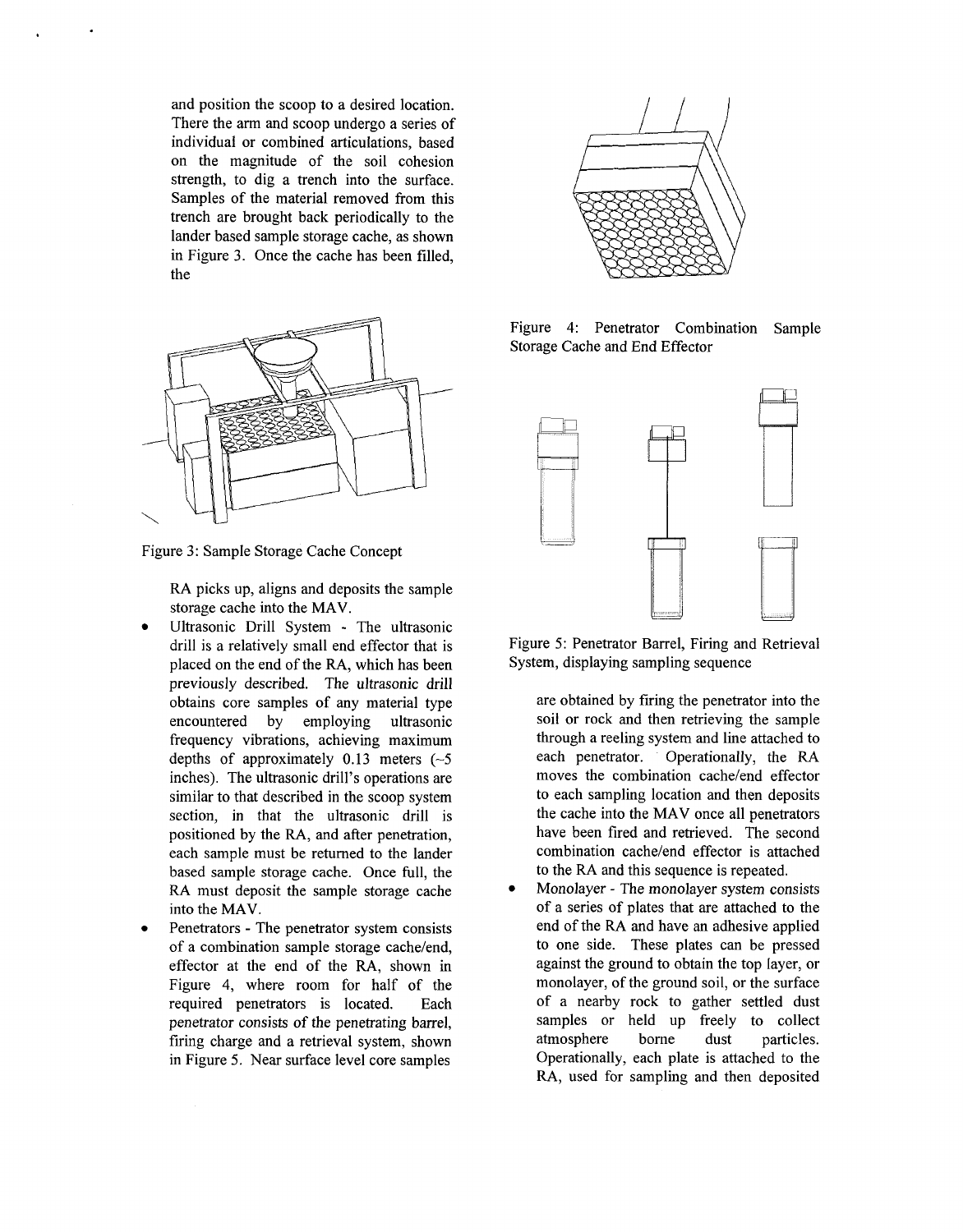into the **MAV.** This sequence is repeated until the plate supply has been exhausted.

# TRADE STUDY SUMMARY

Over 70 different parameters at the system level, divided over the broad categories of engineering, scientific, programmatic and socio-political, were identified. Each parameter was calculated or estimated through order of magnitude calculations, design similarity, packaged software programs or qualitative estimations. As no more that the five most critical parameters in each category were used in the metric creation, to be discussed in the following sections, only those parameters used as criteria will be discussed here.

#### Engineering

The five critical engineering parameters are familiar for their consistent appearance in space application design, these being: mass, power, energy, volume and operational time. The calculation of the engineering parameters for each design were normalized with respect to what was necessary for each system to achieve either the collection of the required **350** grams of samples or the maximum sample collection mass possible for that system, if less than the required amount.

#### Scientific

The five critical scientific parameters deal with the anticipated scientific value that the collected samples would possess in meeting the science goals previously stated. The five parameters are: sample type, sample condition, forward contamination, cross contamination and sampling flexibility.

Sample Type - Each sampling system obtains a sample that has an intrinsic scientific value, which is partly a combination of the type and in situ location of the sample. For example, core samples have an intrinsically higher scientific value than dust samples, with respect to the science goals previously lain out. Many pieces of geologic information, like stratigraphy for example, are not present or as accurately conveyed with any other sample type than a core sample. Additionally, the ability to sample the

subsurface is highly desirable, with deeper being equated to better. This is true even for the ranges of the sampling techniques presented in this study, as samples taken at depths of around **0.5** meters may be deep enough to reach below the oxidizing layer while samples collected at shallower depths will not penetrate this layer.

- Sample Condition To judge the scientific value of the retrieved sample, the condition of the sample must be accounted for, in addition to its type and in situ location. Three separate sub-parameters have been used to determine a sample's condition, which are the maximum center line temperature, and the amount of breakage and compression that the sample would be subjected to during the range of sampling operations.
- Forward Contamination To help maximize the scientific value of the samples during sampling operations, contamination from terrestrial sources should be minimized or eliminated where possible. Possible sources of contamination from terrestrial sources include bio material not removed prior to launch, exhaust from the landers decent rocket engines, or the material used in the sampling system's construction or lubrication. As it is assumed after examination of each of the sampling system concepts that the pre-flight bio burden can be reduced to approximately equal levels, the only parameters that were used in determining a sampling system's susceptibility to forward contamination was the system's ability to work around or negate the effects of the rocket exhaust during descent and the system's material selections.
- *0* Cross Contamination A key factor in deciphering the scientific information present in each of the returned samples is the knowledge of where the sample was located in its in situ environment. Any mixing, or cross contamination, of samples will cloud this knowledge, potentially severely reducing the scientific value of each sample.
- Sampling Flexibility The sampling system's ability to respond to unanticipated or unanticipatable conditions and to be able to offer ground based controllers a choice in sample selection is highly desirable, both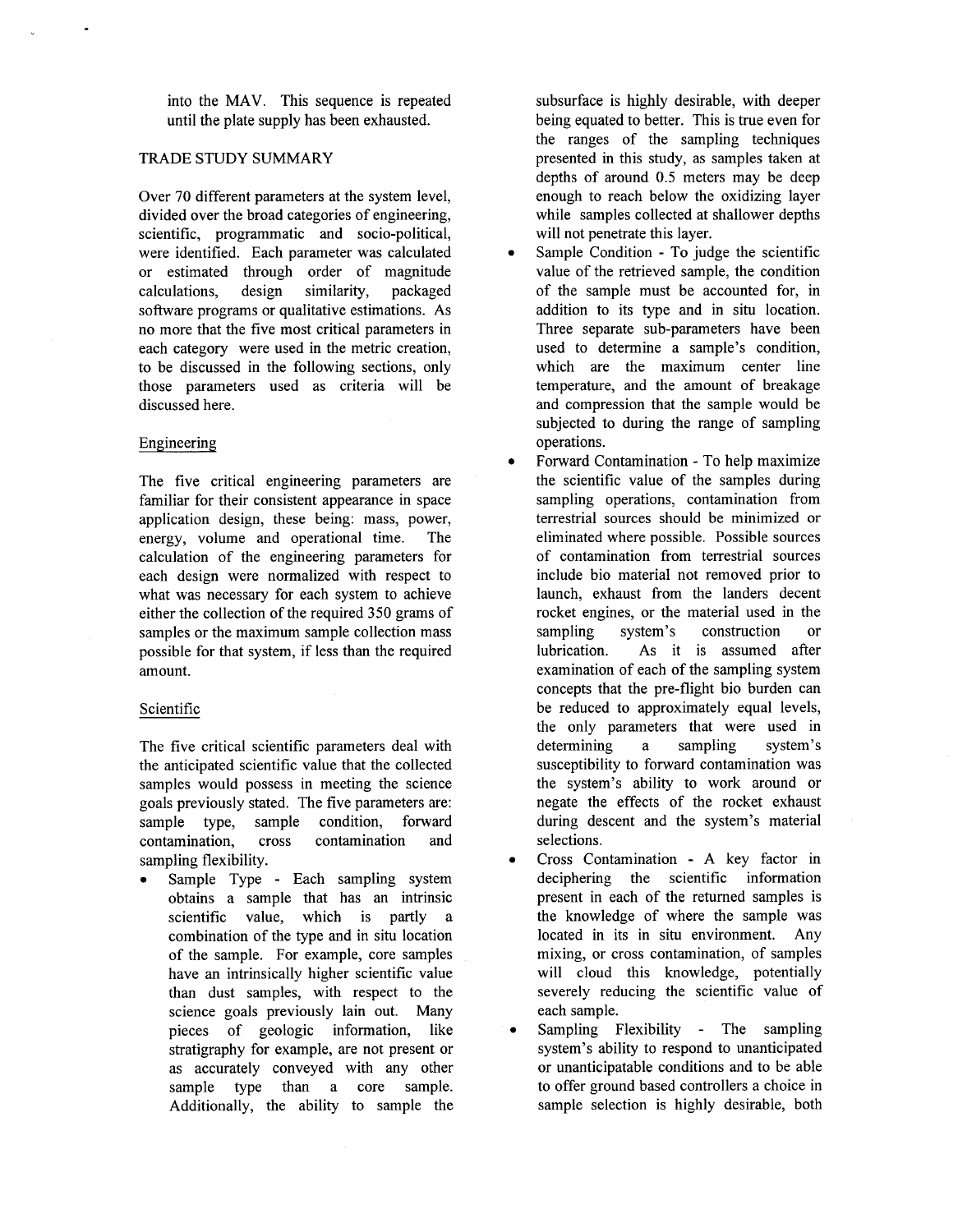from a scientific as well as engineering perspective. **A** large sampling area and a small sensitivity to local terrain conditions, increases the number of potential samples that can be obtained.

# Programmatic

The range of programmatic critical parameters cover issues important to all space missions as well as MSR specific issues. The issues addressed are: risk, cost, total retrieved sample mass, technology readiness and scalability. Risk and technology readiness were evaluated by examining a number of sub-parameters for each sampling system, that cover both hardware and operations required for successful mission completion. Cost for each model was generated using a commercially available parametric cost analysis software package. Required sample mass was taken from the system level requirements or the maximum mass obtainable, if less than the required amount. Scalability relates to future use issues in the MSR 05 mission and future missions, primarily expressed in terms of maximum sampling depth achievable.

# Socio-Political

Several parameters associated with the MSR hold the possibility of generating large sociopolitical interests, such as back contamination or nuclear power sources, but are outside the context of this trade study. The one sociopolitical parameter evaluated deals with the sampling system's potential for terrestrial applications.

# METRIC

In order to provide a means of evaluating the various sampling systems identified, a metric was created by weighting the different parameters and parameter categories. The 16 parameters used as the criteria have already been discussed in the previous section. The weighting values that were chosen are based on the author's knowledge of space mission design, with input on the scientific criteria. Shown in Table *3* are the criteria, weighting factors and scores of each sampling system. High scores represent superior systems, based on the criteria priorities chosen, with a maximum score of 100 possible. **As** the priorities, and hence the

| Criteria                  |                                | <b>Weights</b> |               |                  | Deedri U.S.Drill Penet. Scoop Monolay |            |                  |                  |
|---------------------------|--------------------------------|----------------|---------------|------------------|---------------------------------------|------------|------------------|------------------|
| <b>Engineering Impact</b> |                                | 3Ō             |               |                  |                                       |            |                  |                  |
|                           | Mass                           | 35             | 11            | 0.0              | 3.7                                   | 4.3        | 4.2              | 4.9              |
|                           | Power                          | 30             | 9             | 5.7              | 0.0                                   | 8.3        | 7.7              | 8.7              |
|                           | Energy                         | 15             | 5             | $\overline{.2}$  | 2.0                                   | 4.5        | 0.0              | 4.5              |
|                           | Volume                         | 10             | 3             | 0.0              | 2.1                                   | 2.1        | $\overline{2.1}$ | $\overline{2.1}$ |
|                           | <b>Operational Time</b>        | 10             | 3             | 2.0              | 2.6                                   | 2.8        | 0.0              | 2.9              |
| <b>Engineering Total</b>  |                                |                |               | 8.9              | 10.4                                  | 21.9       | 14.0             | 23.2             |
| Science                   |                                | 30             |               |                  |                                       |            |                  |                  |
|                           | Sample Type                    | 25             | 8             | 7.5              | 3.8                                   | 2.3        | 5.3              | 0.4              |
|                           | Sample Condition               | 25             | 8             | $\overline{3.8}$ | 6.5                                   | 6.8        | 6.0              | 6.0              |
|                           | Forward Contamination          | 20             | 6             | 6.0              | 5.0                                   | 5.0        | 3.0              | 2.0              |
|                           | <b>Cross Contamination</b>     | 15             | 5             | 3.0              | 3.0                                   | <u>4.5</u> | .5               | 4.5              |
|                           | <b>Sampling Flexibility</b>    | 15             | 5             | 3.3              | 4.5                                   | 4.5        | 3.4              | 2.4              |
| <b>Science Total</b>      |                                |                |               | 23.5             | 22.7                                  | 23.0       | 19.2             | 15.2             |
| Programmatic              |                                | 39             |               |                  |                                       |            |                  |                  |
|                           | <b>Risk</b>                    | 35             | 14            | 9.1              | 7.2                                   | 8.7        | 9.8              | 10.9             |
|                           | Cost                           | 30             | 12            | 0.0              | 2.6                                   | 2.8        | 5.0              | 4.4              |
|                           | <b>Total Sample Mass</b>       | 20             | 8             | 7.8              | 7.8                                   | 7.8        | 7.8              | $\mathbf{.4}$    |
|                           | <b>Technology Readiness</b>    | 10             | 4             | 3.9              | 2.6                                   | 2.6        | 3.9              | 3.9              |
|                           | Scalability                    | 5              | $\mathcal{D}$ | 7                | 1.8                                   | 1.1        | 1.4              | 0.6              |
| Programmatic Total        |                                |                |               | 22.5             | 22.0                                  | 23.0       | 28.0             | 213              |
| Soci-Political            |                                |                |               |                  |                                       |            |                  |                  |
|                           | <b>Terrestrial Application</b> | 100            | 1             | 0.7              | W                                     | 0.6        | 0.1              | 0 <sub>1</sub>   |
| Total                     |                                | 100            | 100           | 55.6             | 55.7                                  | 68.5       | $6\sqrt{2}$      | 59.9             |

Table *3:* Sampling System Evaluation Matrix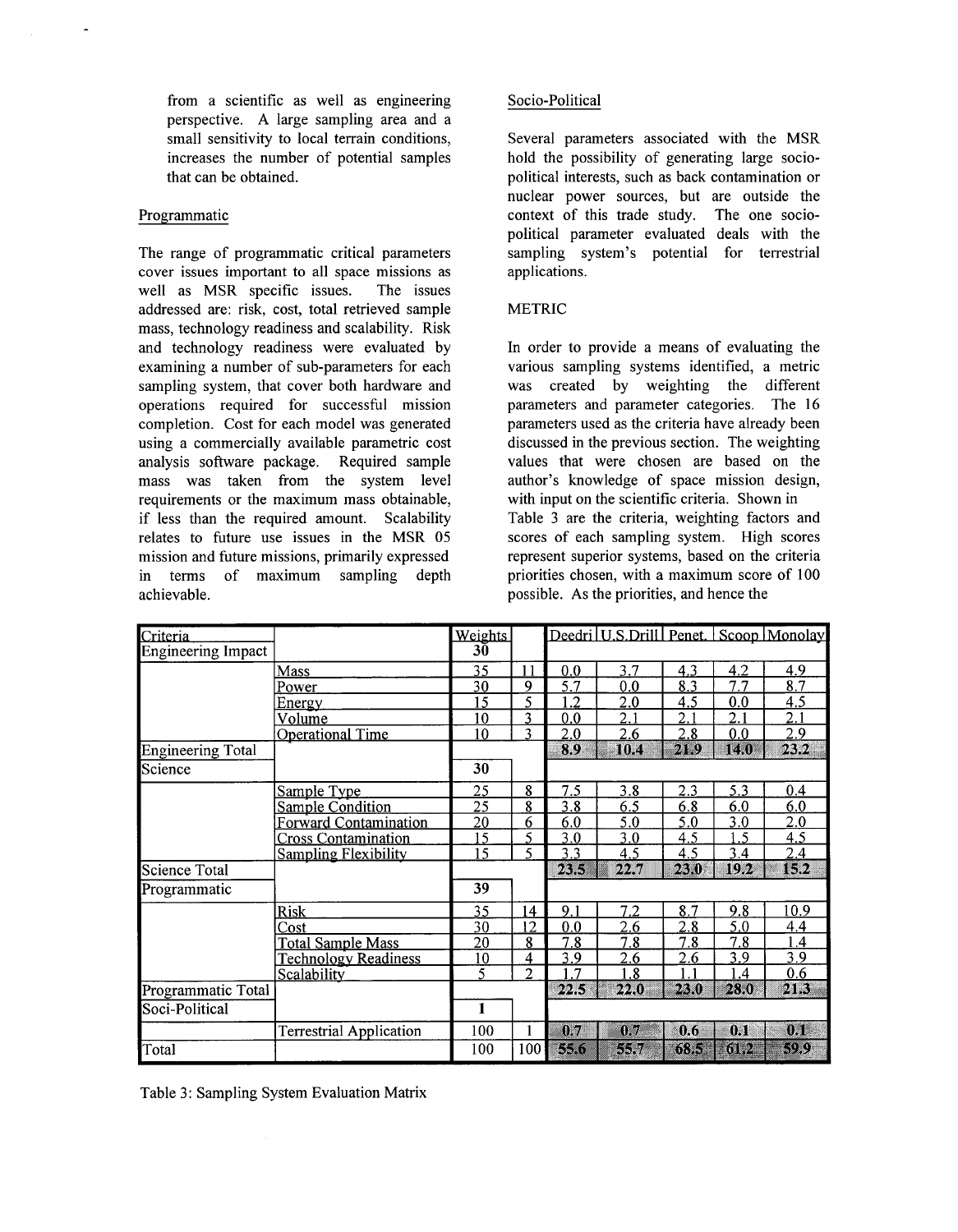weighting, are changed, the metric created will produce differing results, as shown by example in the preceding section.

### RESULTS

After evaluating each of the sampling systems with the selected criteria and weights, the optimal sampling system was the penetrator system, while the system that received the lowest score is the current MSR baseline! From Table *3,* it is apparent that the engineering impact criteria was the category where the penetrator system and Deedri received the deciding scores, as their science and programmatic scores were relatively similar. The low engineering score that Deedri obtained was due in part to the higher mass and volume and relatively large power and energy budget that it has. The following discussion is a breakdown of the results for each category, looking briefly at the high and low ranked systems and the penetrator system, which was the overall optimal sampling system.

- Engineering Impact The monolayer sampling system was shown to be the optimal system in terms of engineering impact criteria. This is to be expected as it possesses few complex systems in the end effector system or sample transfer chain, as the end effector is a static structure that doubles as the sample storage cache. By far the lowest engineering impact score was assigned to Deedri, as the forecasted engineering parameter budgets were relatively large, due to the complexity needed in obtaining the deeper core samples. The penetrator system came in a close second behind the monolayer system. As much of the energy needed for the actual sampling procedure is stored in chemical form as explosive charges and the penetration procedure is very fast, low energy and fast operational time are characteristics of the penetrator system.
- Science The high and low scores seen in the science category are reversed from the engineering category. Deedri received the top score for science return, as it returns relatively deep core samples, compared to the samples returned by the monolayer system, which are subject to heavy forward contamination and provide much smaller

amounts of geologic, biologic and chemical information. The penetrator system received an average score, as it obtains valuable core samples, but only at very shallow depths.

- Programmatic The scores received by the sampling systems in the programmatic category were all very closely grouped, with the exception of the scoop system. As this system has the greatest heritage of any of the sampling systems because it is a slightly larger scaled version of previous flight tested systems, it scores comparatively high in areas of risk, cost and technology readiness. The lowest programmatic score was received by the monolayer system, due to the fact that it can not meet the sample return mass requirement of 350 grams. It can be argued that as this system can not meet one of the system level requirements, it should be discarded from further consideration.
- Socio-Political In terms of terrestrial application to the drilling and sampling industries, the application of the scoop and monolayer systems was very low, while both Deedri and the ultrasonic drill system receives high ratings. **As** terrestrial applicability was based on robotic handling, rate of penetration and achievable depth, the robotic handling characteristics of Deedri and the rate of penetration characteristic for the ultrasonic drill make these possible candidates for further study in regards to terrestrial spin off applications. The penetrator system received average scores in this category, as penetrators are already used for certain types of terrestrial sampling.

## Variations

An important variation to the evaluation results presented is the assignment of a maximum score to Deedri in the cost category. **As** Deedri is being provided for use on MSR by ASI, from NASA's perspective it can be considered almost free. With this additional benefit, Deedri is shown to receive a much larger score and practically ties the penetrator system as the optimal sampling system. Another option to consider is the re-weighting of the relative value of the science and engineering scores. As all of the systems presented pose reasonable values in